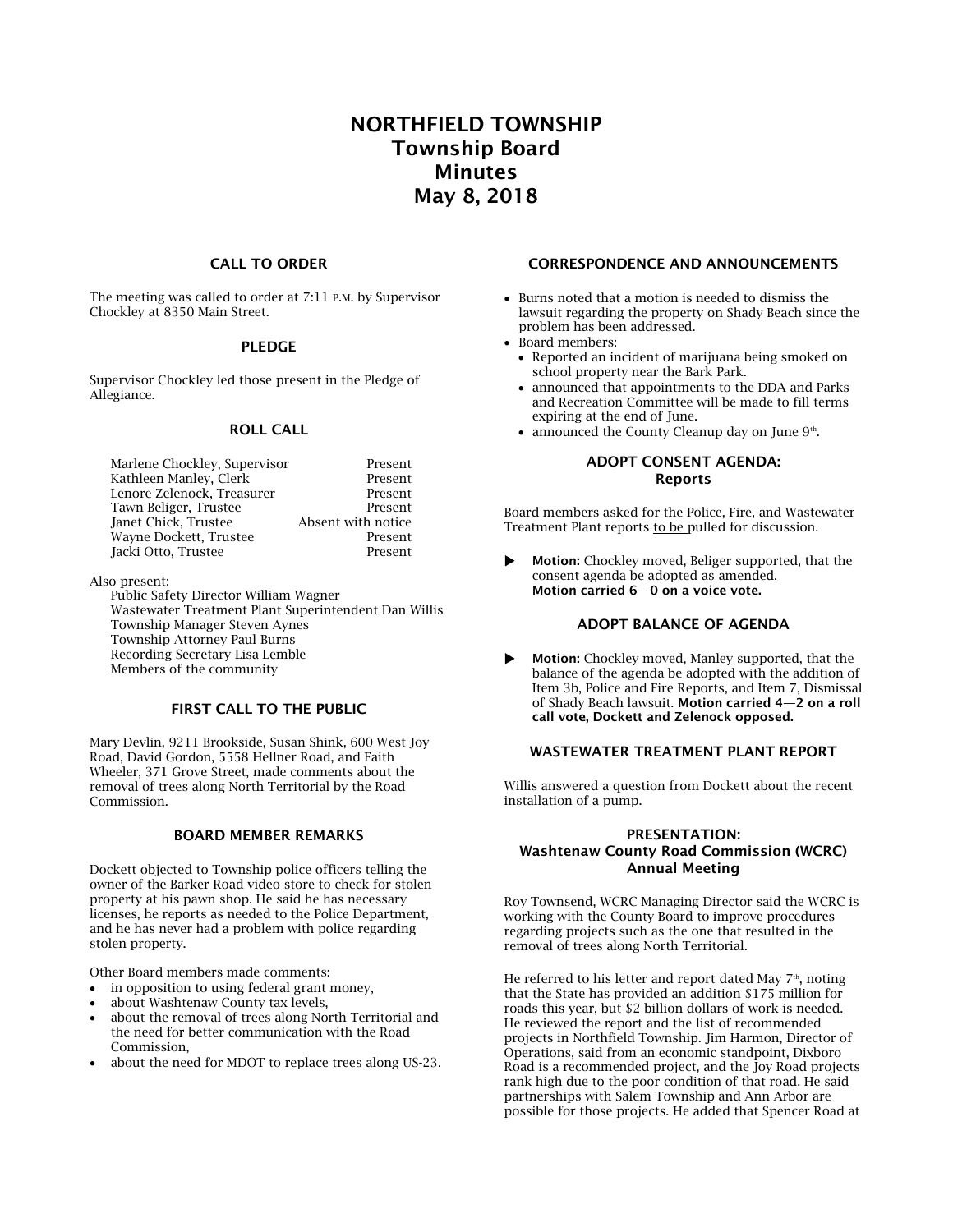## **Northfield Township Board Meeting Minutes of Regular Meeting Public Safety Building; 8350 Main Street May 8, 2018**

Five Mile is a low cost project that would provide significant improvement, as is the segment of Kearney Road south of 9214 Kearney (not in the report).

Townsend also reviewed available local sources for road funding, including millages and special assessment districts (SADs), noting the success some Townships have had using these sources.

Board members brought up additional specific road issues, and discussed funding sources, the responsibilities of the County and the Township for road maintenance and improvement, the possibility of creating a road subcommittee, and which projects to include in the Township's plan for the next year.

# **AGENDA ITEMS**

# **1.**

## **Establish Budget for Road Commission Annual Work Plan**

 **Motion:** Chockley moved, Otto supported, to approve a total of \$125,000 for road improvements, maintenance, and three dust control applications, and to authorize Chief Wagner and Mr. Maynes Aynes to work out the details, and to authorize Mr. Aynes to sign the contract with the Road Commission.

Beliger confirmed that this would include the bulleted items in Chockley's memo dated May 2nd, (a section of Kearney Road, the corner of Spencer and Five Mile, and Dixboro between Five Mile and Six Mile, as well as an area north of Six Mile).

**Motion carried 6—0 on a roll call vote.** 

#### **2. Resolution 18:585: Enhanced Communication with Washtenaw County Road Commission (WCRC)**

- **Motion:** Chockley moved, Beliger supported, to approve Resolution 18:585, Enhanced Communication with Washtenaw County Road Commission.
- **First Amendment to Motion:** Otto moved, Beliger supported, as follows, to amend the motion as follows:

WHEREAS two of the guiding principles of the WCRC are to promote openness and transparency in decision making and to provide ample opportunities for participation by and communication engagements to the public and local government, and

**First Amendment to Motion carried 6—0 on a voice vote.**

 **Second Amendment to Motion:** Beliger moved, Dockett supported, to amend the motion by making the following changes to the resolution as follows:

WHEREAS Northfield Township enlists the recognizes with appreciation the value of the services provided by the WCRC and its efforts to meet the safety needs of the motoring public, and

WHEREAS Northfield Township thanks the WCRC for coordinating funding with the Washtenaw County Resources Commission and expediting the replacement of two unexpectedly collapsing culverts that compromised the safety of Township residents, and"

WHEREAS the additional guiding principles of the WCRC are to be conscientious stewards of the public's money, to value diversity and its employees, to be sensitive to the environment, and to provide leadership in transportation planning and road system improvement; and

WHEREAS there may be alternatives to the removal of healthy historic trees bordering Northfield Township roads,

**Second Amendment to Motion** failed **2—4 on a roll call vote; Otto, Manley, Chockley, and Zelenock opposed.**

**Amended motion carried 4—2 on a roll call vote, Beliger and Dockett opposed. Resolution adopted.**

#### **3a. Police Department Sergeants Promotion Testing Process**

Chief Wagner explained the proposal and said this is needed to fill two Sergeant positions that are or will soon be available.

 **Motion:** Otto moved, Beliger supported, to approve the Sergeants promotional process by the Police Department. **Motion carried 5—1 on a roll call vote, Dockett opposed.**

#### **3b. Fire and Police Reports**

Wagner briefly reviewed a plan he will be presenting to use funding from the County mental health millage to better handle police encounters with people with mental illness. He also provided an overview of union contract negotiations and the Board discussed whether the Township Manager or Board members should be involved. The Board complimented police and fire personnel on recent significant incidents.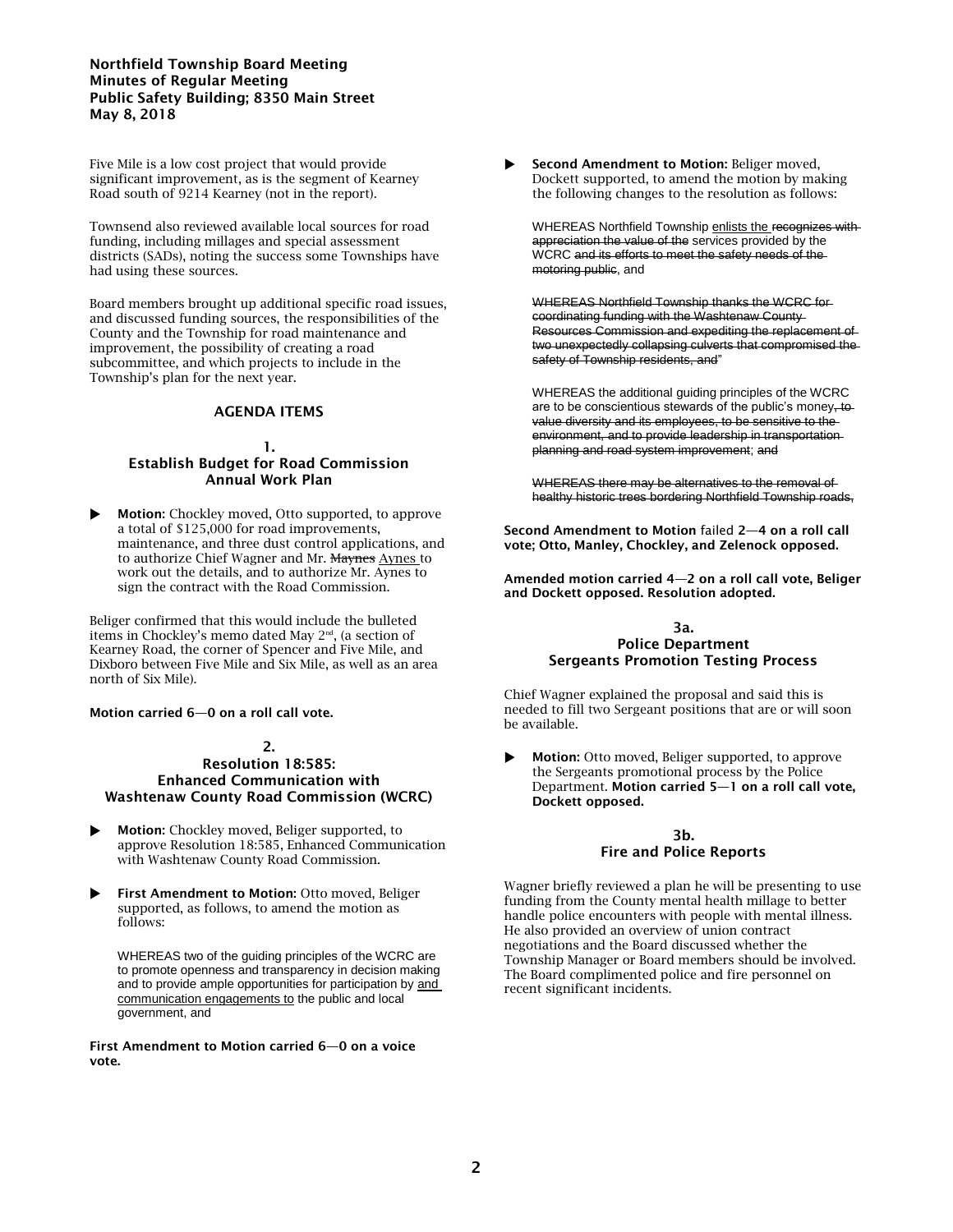**Northfield Township Board Meeting Minutes of Regular Meeting Public Safety Building; 8350 Main Street May 8, 2018**

#### **4.**

# **Discussion of the Downtown Development**  Agency **Authority (DDA) Request to Engage a Design Engineer: 75 Barker Road**

Chockley referred to her memo of May 3rd explaining the need to hire a design engineer to determine the use options for the building at 75 Barker Road. The Board discussed where the funding would come from, what the cost would be, and the options of demolishing the building or selling the property.

 **Motion:** Zelenock moved, Otto supported, to bid out to get a design engineer to evaluate the fixes needed to be done with 75 Barker, and that the monies come out of the revenue that has been in the 75 Barker revenue fund. **Motion carried 5—1 on a roll call vote, Dockett opposed.**

 **Motion:** Beliger moved, Otto supported, to get bids on the cost of an appraisal of 75 Barker Road. **Motion carried 6—0 on a voice vote.**

#### **5. Resolution 18-586: Waiving Fees for Late-filed Property Transfer Affidavits**

 **Motion:** Zelenock moved, Beliger supported, that Resolution 18-586, Waiving Fees or on Late-filed Property Transfer Affidavits be approved.

Chockley and Manley explained that most communities waive these State-mandated fees which are charged when the buyer of a property or title company fails to file their transfer affidavit.

#### **Motion carried 6—0 on a roll call vote. Resolution adopted.**

# **6. Bills**

Aynes answered questions about several bills and said he would find out about a voided payroll check.

 **Motion:** Beliger moved, Dockett supported, to not pay the \$250 membership dues to the Huron River Watershed Council.

There was discussion about what this organization does and its value to the Township, and whether the Township should support it.

#### **Motion failed 2—4 on a roll call vote, Zelenock, Chockley, Manley, and Otto opposed.**

 **Motion:** Chockley moved, Zelenock supported, to adopt and pay the bills. **Motion carried 6—0 on a voice vote.**

#### **7. Dismissal of Lawsuit: Shady Beach Property**

Burns reported that the house on this Shady Beach property that was subject of this lawsuit has been demolished and the work inspected. He requested approval by the Board to dismiss the lawsuit previously approved by the Board.

 **Motion:** Chockley moved, Zelenock supported, to authorize Paul Burns to dismiss the lawsuit regarding 7725 Shady Beach. **Motion carried 6—0 on a voice vote.**

## **REPORTS/UPDATES**

- *Zoning Board of Appeals*. There was no meeting in April, and the next meeting is May  $21^{st}$ .
- *Planning Commission*. No report.
- Land Preservation. May  $10<sup>th</sup>$  is the next meeting
- *Financial/Treasurer/Fund Balance.* Zelenock noted that total investments at the end of April in CDs were \$1,028,056.20, and negotiations with Huntington Bank to move Township accounts there are continuing.
- *Parks and Recreation*. Beliger reported that the Planning Commission will be considering a recommendation regarding Bark Park rules, and their next meeting is May 17<sup>th</sup>. She said the committee was told at it does not have the authority to post "no swimming" signs in the North Village Park.
- **Motion:** Zelenock moved, Otto supported, that the Parks and Recreation Committee work with Chief Wagner to determine appropriate North Village signage. **Motion carried 6—0 on voice vote.**
- **Motion:** Zelenock moved, Chockley supported, that the Parks and Recreation Committee determine cost, locations, and duration for portable toilets in North Village Park. **Motion carried 6—0 on voice vote.**
- **Motion:** Zelenock moved, Otto supported, that the Parks and Recreation Committee look at options for trash pickup and costs. **Motion carried 5—1 on voice vote, Dockett opposed.**
- *Supervisor*. Dockett said many members of boards and committees are not residents of the Township so should not be spending Township money.
- *Manager*. In answer to a question, Aynes said he will provide a report to the Board about employee evaluations. Burns advised what can be discussed in open session and when closed sessions may be called regarding personnel matters. There were brief discussions about tax abatement options for the